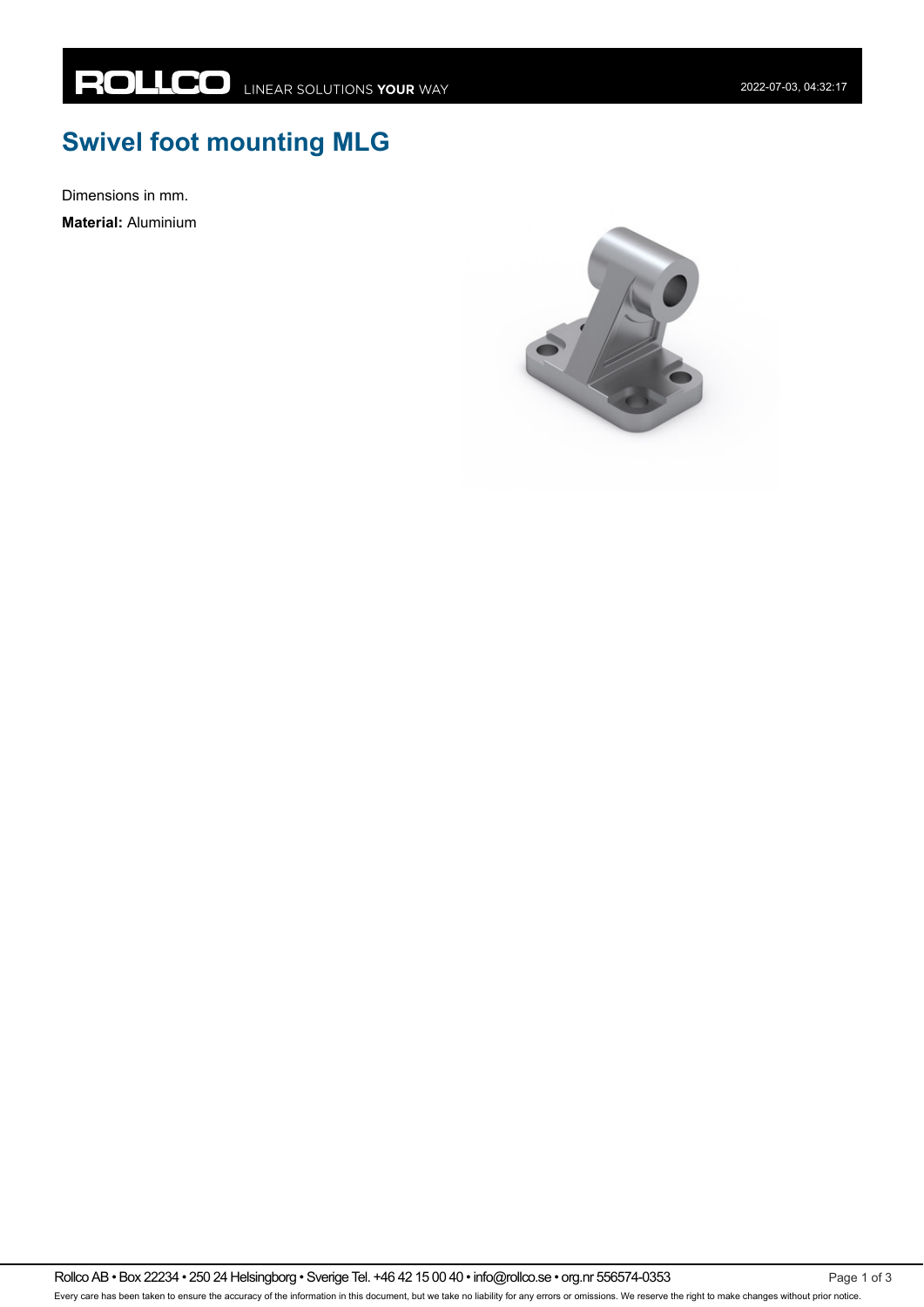## **Variant Data**

|                         | with                   | Material | (N)             | mass<br>чич. |
|-------------------------|------------------------|----------|-----------------|--------------|
| 108233<br><b>MLG 45</b> | <b>MCE</b><br>45<br>__ | uminium  | F MCE<br>______ | 0,08         |

Rollco AB • Box 22234 • 250 24 Helsingborg • Sverige Tel. +46 42 15 00 40 • info@rollco.se • org.nr 556574-0353 Page 2 of 3 Every care has been taken to ensure the accuracy of the information in this document, but we take no liability for any errors or omissions. We reserve the right to make changes without prior notice.